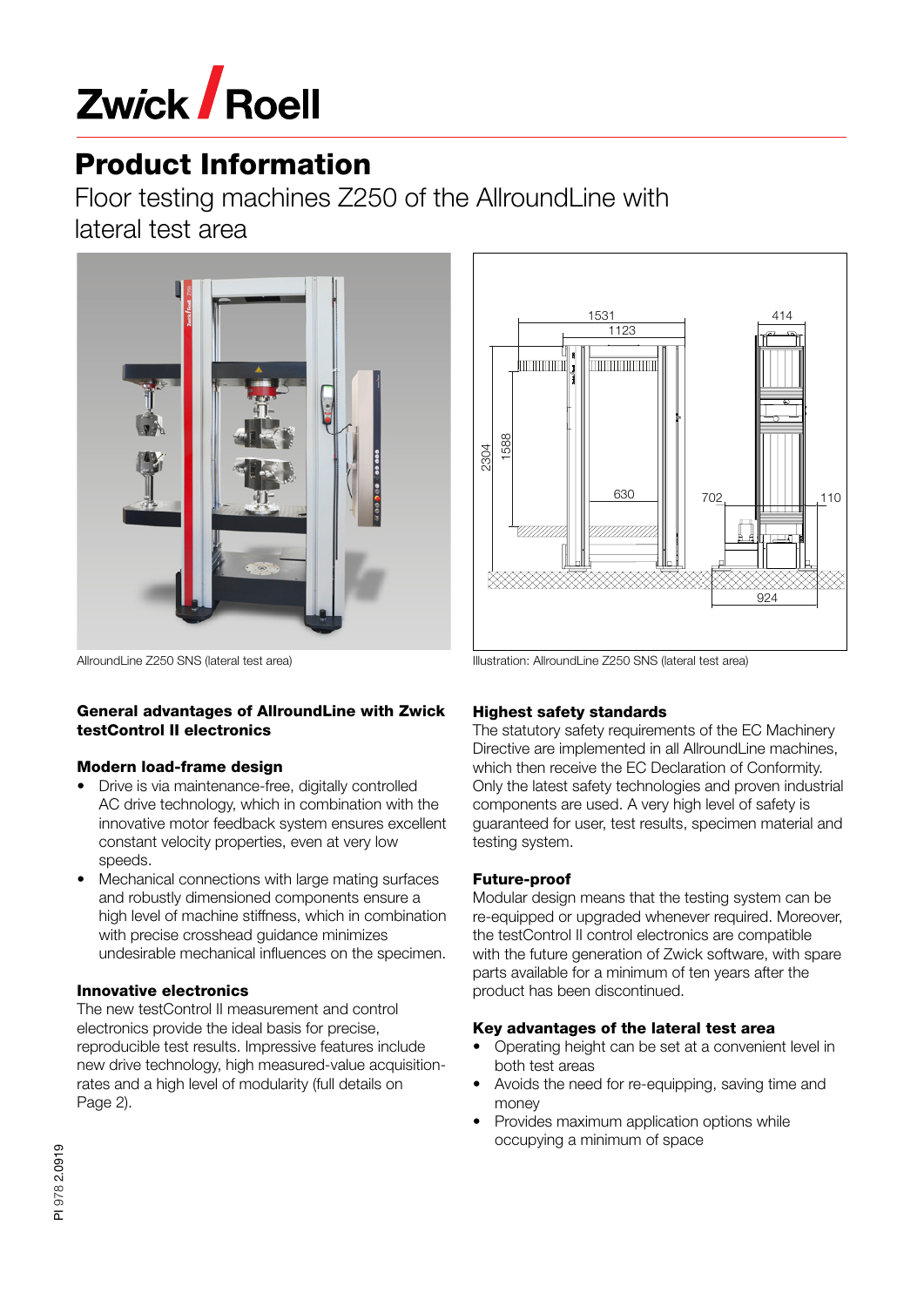

## Product Information

### Floor testing machines Z250 of the AllroundLine with

lateral test area

| <b>Type</b>                                                       | <b>Z250 SNS</b>                             |
|-------------------------------------------------------------------|---------------------------------------------|
| <b>Item number</b>                                                | 1018386                                     |
|                                                                   |                                             |
| <b>Load frame</b>                                                 |                                             |
| Test load $F_{N}$ in tensile/compression direction                |                                             |
| Test area                                                         | 250 kN                                      |
| Lateral test area                                                 | 50 kN                                       |
| High                                                              | 2304 mm                                     |
| Width                                                             | 1531 mm                                     |
| Width with electronics console                                    | 1772 mm                                     |
| Depth                                                             | 924 mm                                      |
| Test are width (1                                                 |                                             |
| Test area                                                         | 630 mm                                      |
| Lateral test area                                                 | 630 mm                                      |
| Test area hight <sup>(2</sup>                                     |                                             |
| Size: lower, crosshead bottom                                     | 1588 mm                                     |
| Test area hight lateral test area <sup>(2</sup>                   |                                             |
| Size: lower, crosshead bottom                                     | 1588 mm                                     |
| Overall weight with electronics                                   | 1870 kg                                     |
| Finish                                                            | RAL 7021 black grey and RAL 7038 agate grey |
| Ambient temperature                                               | +10 $$ +35 °C                               |
| Air humidity (non-condensing)                                     | 20  90 %                                    |
| Noise level at maximum test speed                                 | 70 dB (A)                                   |
|                                                                   |                                             |
| <b>Drive system</b>                                               |                                             |
| Motor                                                             | AC servo-motor with concentrated windings   |
|                                                                   | Hiperface® motor feedback system            |
| Motor holding brake                                               | yes                                         |
| Input signal, set-value preset                                    | digital (real-time Ethernet, EtherCAT®)     |
| Controller / Cycle time                                           | adaptive / 1000 Hz                          |
| Positioning, repetition accuracy on the crosshead                 | $± 2 \mu m$                                 |
| Crosshead speed up to 110% of the test load $(V_{min}  V_{Norm})$ | 0.00005  600 mm/min                         |
| Increased crosshead return speed (at reduced force)               | 1000 mm/min                                 |

Drive system's travel resolution 0.19227 nm

A high-quality DCSC measurement module for a load cell is included in delivery (occupies one module bus slot).

(1 Test area width: the daylight between the side panels.

<sup>2</sup> Test area height: the max. distance of the moving crosshead to the upper, i.e. lower crosshead, without any mountings.